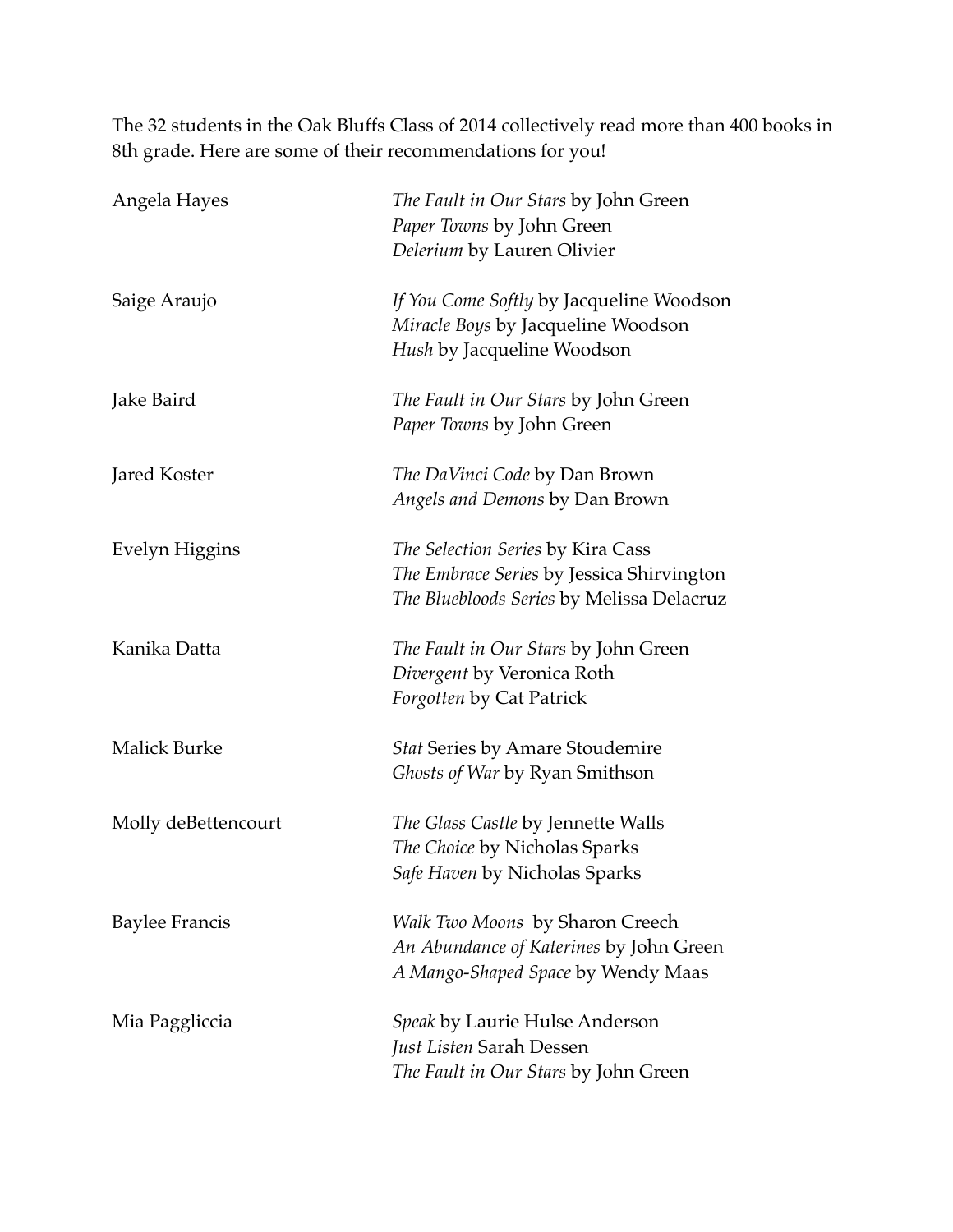| Cai Lombardi            | Son of the Mob by Gordon Korman<br>Touching Spirit Bear by Ben Mikaelson<br>The Hunger Games by Suzanne Collins                        |
|-------------------------|----------------------------------------------------------------------------------------------------------------------------------------|
| Brianna De Oliveira     | <b>Before I Fall by Lauren Oliver</b><br>Between Shades of Grey by Ruta Sepetys<br>Diary of a Young Girl by Anne Frank                 |
| <b>Nick Fiore</b>       | <i>The DaVinci Code</i> by Dan Brown<br>Angels and Demons by Dan Brown<br>Life of Pi by Yann Martel                                    |
| Kathleen Alves          | If You Come Softly by Jacqueline Woodson<br>The Fault in Our Stars by John Green                                                       |
| Daniel Lacerda          | Four Miles by Watt Key<br>Cherub Series by Robert Muchamore                                                                            |
| Harrison Dorr           | Cherub Series by Robert Muchamore<br>The Hitchhiker's Guide to the Galaxy by Douglas Adams<br>Legend by Marie Lu                       |
| Nauamy Alves            | Diary of a Wimpy Kid by Jeff Kinney<br>The Outsiders by S.E. Hinton<br>Lockdown by Walter Dean Meyers                                  |
| Perry Bliss             | Cherub Series by Robert Muchamore<br>Gym Candy by Carl Deuker<br>Miss Peregrine's Home for Peculiar Children by Ransom<br><b>Riggs</b> |
| Ryan O'Malley           | <i>The Illustrated Man by Ray Bradbury</i><br>Animal Farm by George Orwell<br>Lord of the Flies by William Golding                     |
| Sean O'Malley           | Deadline by Chris Crutcher<br>Notes from the Dog by Gary Paulsen<br>Deep Zone by Tim Green                                             |
| <b>Garret Zeilinger</b> | Cherub: The Recruit by Robert Muchamore                                                                                                |